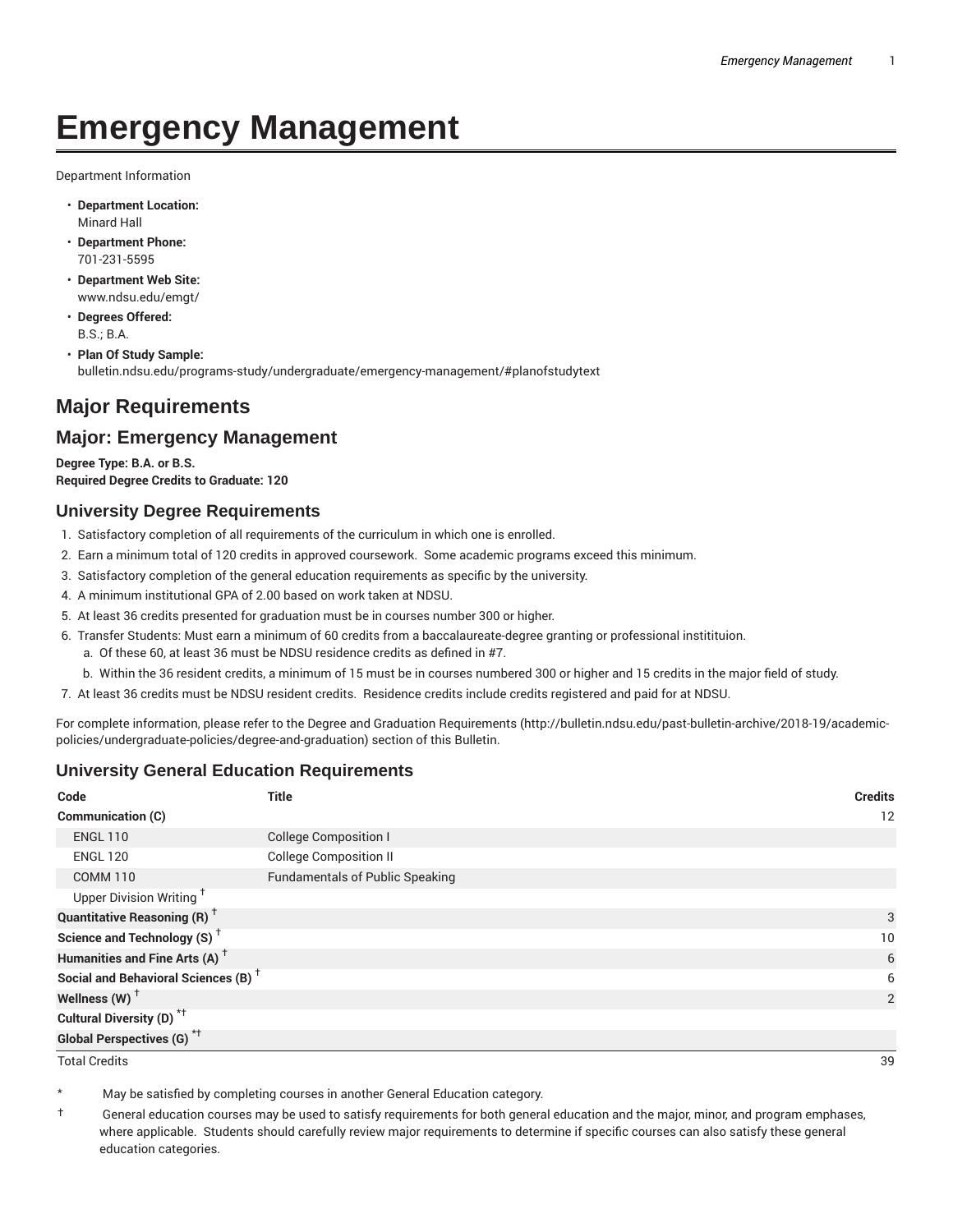• A list of university approved general education courses and administrative policies are available here (http://bulletin.ndsu.edu/past-bulletinarchive/2018-19/academic-policies/undergraduate-policies/general-education/#genedcoursestext).

## **Arts, Humanities, and Social Sciences**

#### **Degree Requirements**

**Bachelor of Science (B.S.) Degree –** The completion of a minor program of study, a second major, or a second degree is required.

**Bachelor of Arts (B.A.) Degree –** Second year language proficiency at college level required.

## **Arts, Humanities and Social Sciences College Requirements**

An additional 9 credits are required by the College of Arts, Humanities and Social Sciences for all Bachelor of Science and Bachelor of Arts degree programs of study, except the Bachelor of Fine Arts degree, the Bachelor of Music degree, Bachelor of Landscape Architecture degree, and the Bachelor of Science in Architecture degree:

| Code                                  | Title                                                                            |                                                                                                                                                                                                                                                                                | <b>Credits</b> |
|---------------------------------------|----------------------------------------------------------------------------------|--------------------------------------------------------------------------------------------------------------------------------------------------------------------------------------------------------------------------------------------------------------------------------|----------------|
| <b>AH&amp;SS College Requirements</b> |                                                                                  |                                                                                                                                                                                                                                                                                |                |
|                                       | listed for each area. A course with the WGS prefix can only be used in one area. | Courses used to satisfy any general education requirement cannot be used to also count toward the AH&SS College Requirements. A<br>minimum of three credits is required in each of the 3 following areas for a total of 9 credits. Choose only those courses with the prefixes |                |
| <b>Area One: Humanities</b>           |                                                                                  |                                                                                                                                                                                                                                                                                | 3              |
|                                       | ARB, ENGL, FREN, GERM, HIST, HUM, PHIL, RELS, SPAN, or WGS                       |                                                                                                                                                                                                                                                                                |                |
| <b>Area Two: Social Sciences</b>      |                                                                                  |                                                                                                                                                                                                                                                                                | 3              |
|                                       | ANTH. CJ. COMM. EMGT. POLS. SOC. or WGS.                                         |                                                                                                                                                                                                                                                                                |                |
| Area Three: Fine Arts                 |                                                                                  |                                                                                                                                                                                                                                                                                | 3              |
|                                       | ARCH, ART, ENVD, LA, MUSC, or THEA                                               |                                                                                                                                                                                                                                                                                |                |
| <b>Total Credits</b>                  |                                                                                  |                                                                                                                                                                                                                                                                                |                |

#### **Major Requirements**

| Code                                                                 | <b>Title</b>                                                     | <b>Credits</b> |
|----------------------------------------------------------------------|------------------------------------------------------------------|----------------|
| <b>Emergency Management Core Courses:</b>                            |                                                                  |                |
| <b>EMGT 101</b>                                                      | Emergencies, Disasters, and Catastrophes                         | 3              |
| <b>EMGT 261</b>                                                      | Disaster Preparedness                                            | 3              |
| <b>EMGT 262</b>                                                      | <b>Disaster Mitigation</b>                                       | 3              |
| <b>EMGT 263</b>                                                      | <b>Disaster Response</b>                                         | 3              |
| <b>EMGT 264</b>                                                      | <b>Disaster Recovery</b>                                         | 3              |
| <b>EMGT 291</b>                                                      | Seminar                                                          | 3              |
| <b>EMGT 410</b>                                                      | Comprehensive Emergency Management Planning (Capstone)           | 3              |
| <b>EMGT 496</b>                                                      | <b>Field Experience</b>                                          | 6              |
| Emergency Management Electives: Select 5 courses from the following: |                                                                  | 15             |
| <b>EMGT 150</b>                                                      | Dealing with Terrorism, Cybersecurity and Other Emerging Threats |                |
| <b>EMGT 414</b>                                                      | Spatial Analysis in Emergency Management                         |                |
| <b>EMGT 420</b>                                                      | Hazard, Risk, and Vulnerability Assessments                      |                |
| <b>EMGT 425</b>                                                      | <b>International Emergency Management</b>                        |                |
| <b>EMGT 435</b>                                                      | Issues in Homeland Security and Emergency Management             |                |
| <b>EMGT 445</b>                                                      | Vulnerability and Functional Needs in Emergency Management       |                |
| <b>EMGT 461</b>                                                      | <b>Business Continuity and Crisis Management</b>                 |                |
| <b>EMGT 463</b>                                                      | <b>Voluntary Agency Disaster Services</b>                        |                |
| <b>EMGT 464</b>                                                      | Disaster and Culture                                             |                |
| <b>EMGT 481</b>                                                      | Disaster Analysis                                                |                |
| <b>EMGT 491</b>                                                      | Seminar                                                          |                |
| <b>SOC 443</b>                                                       | <b>International Disasters</b>                                   |                |

Total Credits 42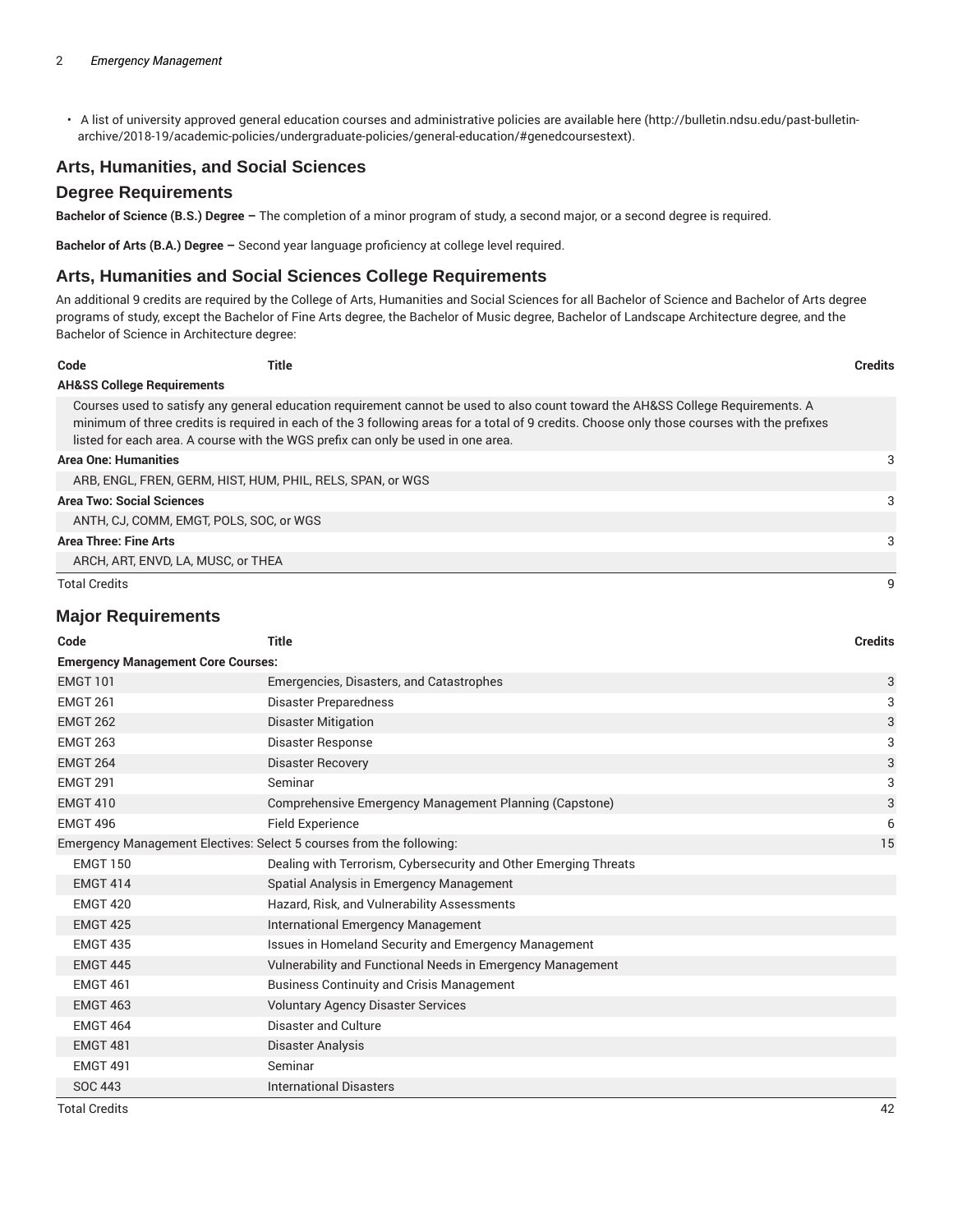Recommended minors: Business Administration, Communication, Community Development, Criminal Justice, Environmental Science, Food Safety, Geography, Logistics Management, Political Science, Psychology, or Sociology.

# **Minor Requirements**

## **Emergency Management Minor**

## **Minor Requirements**

**Required Credits: 18**

**Students complete one of the four options listed below for the minor.**

#### **Option One: Comprehensive Emergency Management**

| Code                                                                | <b>Title</b>                                                     | <b>Credits</b> |
|---------------------------------------------------------------------|------------------------------------------------------------------|----------------|
| <b>Emergency Management Core</b>                                    |                                                                  |                |
| <b>EMGT 101</b>                                                     | Emergencies, Disasters, and Catastrophes                         | 3              |
| <b>EMGT 261</b>                                                     | Disaster Preparedness                                            | 3              |
| <b>EMGT 262</b>                                                     | <b>Disaster Mitigation</b>                                       | 3              |
| <b>EMGT 263</b>                                                     | Disaster Response                                                | 3              |
| <b>EMGT 264</b>                                                     | <b>Disaster Recovery</b>                                         | 3              |
| <b>Emergency Management Elective: Select one from the following</b> |                                                                  | 3              |
| <b>EMGT 150</b>                                                     | Dealing with Terrorism, Cybersecurity and Other Emerging Threats |                |
| <b>EMGT 410</b>                                                     | Comprehensive Emergency Management Planning                      |                |
| <b>EMGT 414</b>                                                     | Spatial Analysis in Emergency Management                         |                |
| <b>EMGT 420</b>                                                     | Hazard, Risk, and Vulnerability Assessments                      |                |
| <b>EMGT 425</b>                                                     | International Emergency Management                               |                |
| <b>EMGT 435</b>                                                     | Issues in Homeland Security and Emergency Management             |                |
| <b>EMGT 445</b>                                                     | Vulnerability and Functional Needs in Emergency Management       |                |
| <b>EMGT 461</b>                                                     | <b>Business Continuity and Crisis Management</b>                 |                |
| <b>EMGT 463</b>                                                     | <b>Voluntary Agency Disaster Services</b>                        |                |
| EMGT 496                                                            | Field Experience                                                 |                |

Total Credits 18

## **Option Two: Homeland security**

| Code                                                                | <b>Title</b>                                                     | <b>Credits</b> |
|---------------------------------------------------------------------|------------------------------------------------------------------|----------------|
| <b>Emergency Management Core</b>                                    |                                                                  |                |
| <b>EMGT 101</b>                                                     | Emergencies, Disasters, and Catastrophes                         | 3              |
| <b>EMGT 150</b>                                                     | Dealing with Terrorism, Cybersecurity and Other Emerging Threats | 3              |
| <b>EMGT 435</b>                                                     | Issues in Homeland Security and Emergency Management             | 3              |
| <b>Emergency Management Elective: Select one from the following</b> |                                                                  | 3              |
| <b>EMGT 261</b>                                                     | Disaster Preparedness                                            |                |
| <b>EMGT 263</b>                                                     | Disaster Response                                                |                |
| <b>EMGT 425</b>                                                     | International Emergency Management                               |                |
| Expanded Electives: Select two from the following                   |                                                                  | 6              |
| CJ 315                                                              | Federal Law Enforcement & Crime Policy                           |                |
| <b>COMM 434</b>                                                     | <b>Communication Law</b>                                         |                |
| <b>COMM 485</b>                                                     | <b>Risk and Crisis Communication</b>                             |                |
| <b>EMGT 261</b>                                                     | Disaster Preparedness                                            |                |
| <b>EMGT 263</b>                                                     | Disaster Response                                                |                |
| <b>EMGT 425</b>                                                     | International Emergency Management                               |                |
| <b>POLS 120</b>                                                     | <b>Terrorism</b>                                                 |                |
| <b>POLS 220</b>                                                     | <b>International Politics</b>                                    |                |
| <b>POLS 225</b>                                                     | <b>Comparative Politics</b>                                      |                |

Total Credits 18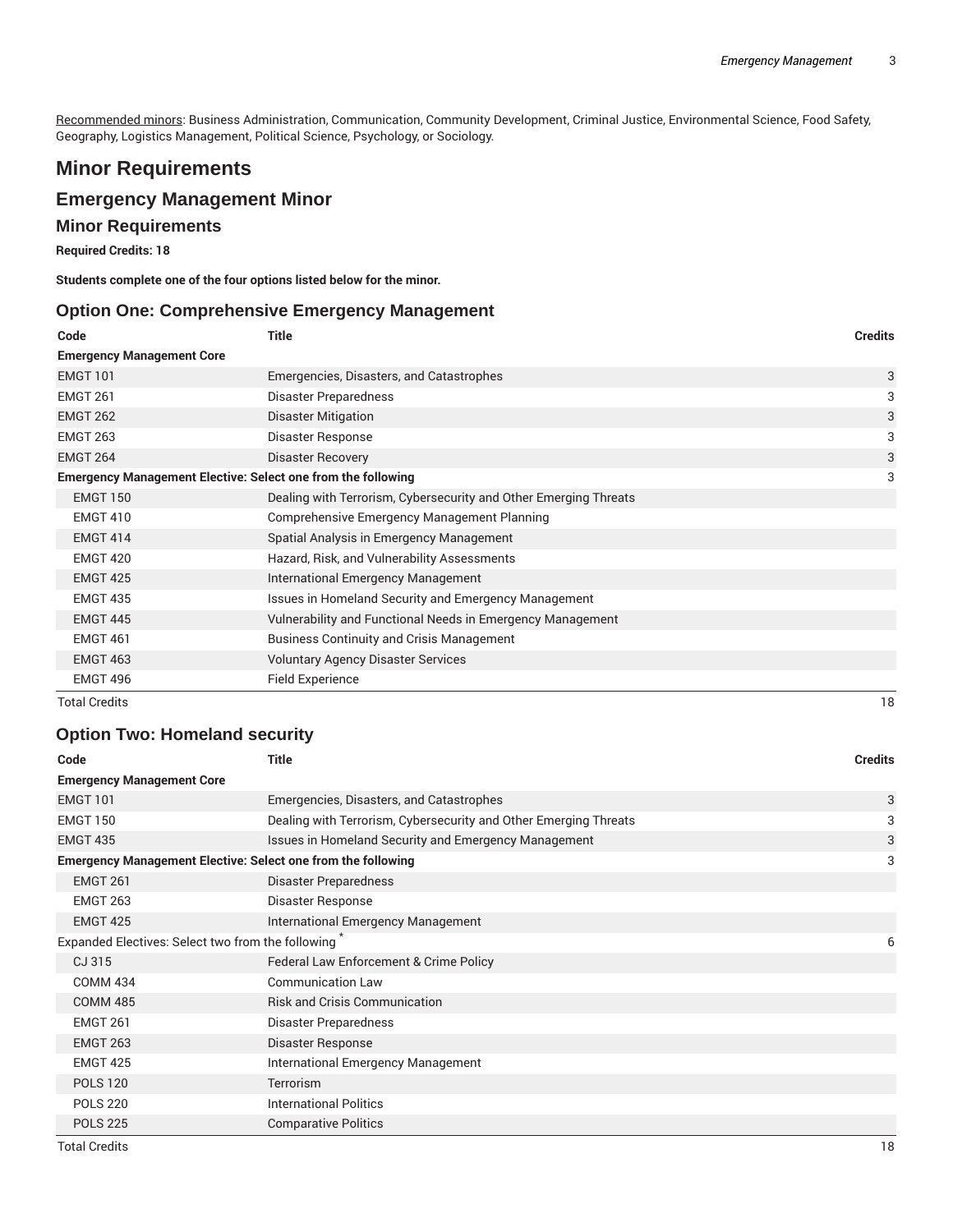\* Cannot count an EMGT elective core course taken toward the required 6 elective credits in this category.

## **Option Three: Risk and Resilience Management**

| Code                                                                | <b>Title</b>                                               | <b>Credits</b> |
|---------------------------------------------------------------------|------------------------------------------------------------|----------------|
| <b>Emergency Management Core</b>                                    |                                                            |                |
| <b>EMGT 101</b>                                                     | Emergencies, Disasters, and Catastrophes                   | 3              |
| <b>EMGT 262</b>                                                     | <b>Disaster Mitigation</b>                                 | 3              |
| <b>EMGT 264</b>                                                     | <b>Disaster Recovery</b>                                   | 3              |
| <b>Emergency Management Elective: Select one from the following</b> |                                                            | 3              |
| <b>EMGT 410</b>                                                     | <b>Comprehensive Emergency Management Planning</b>         |                |
| <b>EMGT 414</b>                                                     | Spatial Analysis in Emergency Management                   |                |
| <b>EMGT 420</b>                                                     | Hazard, Risk, and Vulnerability Assessments                |                |
| <b>EMGT 445</b>                                                     | Vulnerability and Functional Needs in Emergency Management |                |
| <b>EMGT 463</b>                                                     | <b>Voluntary Agency Disaster Services</b>                  |                |
| <b>Expanded Electives: Select two from the following</b>            |                                                            | 6              |
| <b>COMM 484</b>                                                     | Organizational Advocacy and Issue Management               |                |
| <b>COMM 487</b>                                                     | Organizational Power and Leadership                        |                |
| <b>COMM 488</b>                                                     | Social Influence and Organizational Change                 |                |
| <b>EMGT 410</b>                                                     | Comprehensive Emergency Management Planning                |                |
| <b>EMGT 414</b>                                                     | Spatial Analysis in Emergency Management                   |                |
| <b>EMGT 420</b>                                                     | Hazard, Risk, and Vulnerability Assessments                |                |
| <b>EMGT 445</b>                                                     | Vulnerability and Functional Needs in Emergency Management |                |
| <b>EMGT 461</b>                                                     | <b>Business Continuity and Crisis Management</b>           |                |
| <b>EMGT 463</b>                                                     | <b>Voluntary Agency Disaster Services</b>                  |                |
| <b>HDFS 310</b>                                                     | Citizenship & Social Activism                              |                |
| <b>SOC 404</b>                                                      | <b>Community Assessment</b>                                |                |
| SOC 405                                                             | <b>Community Development</b>                               |                |
| <b>Total Credits</b>                                                |                                                            | 18             |

\* Cannot count an EMGT elective core course taken toward the required 6 elective credits in this category.

# **Option Four: Vulnerability and Capacity building**

| Code                                                                 | <b>Title</b>                                               | <b>Credits</b> |
|----------------------------------------------------------------------|------------------------------------------------------------|----------------|
| <b>Emergency Management Core</b>                                     |                                                            |                |
| <b>EMGT 101</b>                                                      | Emergencies, Disasters, and Catastrophes                   | 3              |
| <b>EMGT 445</b>                                                      | Vulnerability and Functional Needs in Emergency Management | 3              |
| <b>EMGT 463</b>                                                      | <b>Voluntary Agency Disaster Services</b>                  | 3              |
| <b>Emergency Management Electives: Select one from the following</b> |                                                            | 3              |
| <b>EMGT 263</b>                                                      | Disaster Response                                          |                |
| <b>EMGT 264</b>                                                      | <b>Disaster Recovery</b>                                   |                |
| <b>EMGT 420</b>                                                      | Hazard, Risk, and Vulnerability Assessments                |                |
| <b>EMGT 435</b>                                                      | Issues in Homeland Security and Emergency Management       |                |
| <b>Expanded Electives: Select two from the following</b>             |                                                            | 6              |
| <b>COMM 216</b>                                                      | Intercultural Communication                                |                |
| <b>COMM 488</b>                                                      | Social Influence and Organizational Change                 |                |
| <b>EMGT 261</b>                                                      | Disaster Preparedness                                      |                |
| <b>EMGT 263</b>                                                      | Disaster Response                                          |                |
| <b>EMGT 264</b>                                                      | Disaster Recovery                                          |                |
| <b>EMGT 420</b>                                                      | Hazard, Risk, and Vulnerability Assessments                |                |
| <b>EMGT 435</b>                                                      | Issues in Homeland Security and Emergency Management       |                |
| <b>EMGT 461</b>                                                      | <b>Business Continuity and Crisis Management</b>           |                |
| <b>HDFS 135</b>                                                      | <b>Family Science</b>                                      |                |
| <b>HDFS 182</b>                                                      | <b>Wellness and Aging</b>                                  |                |